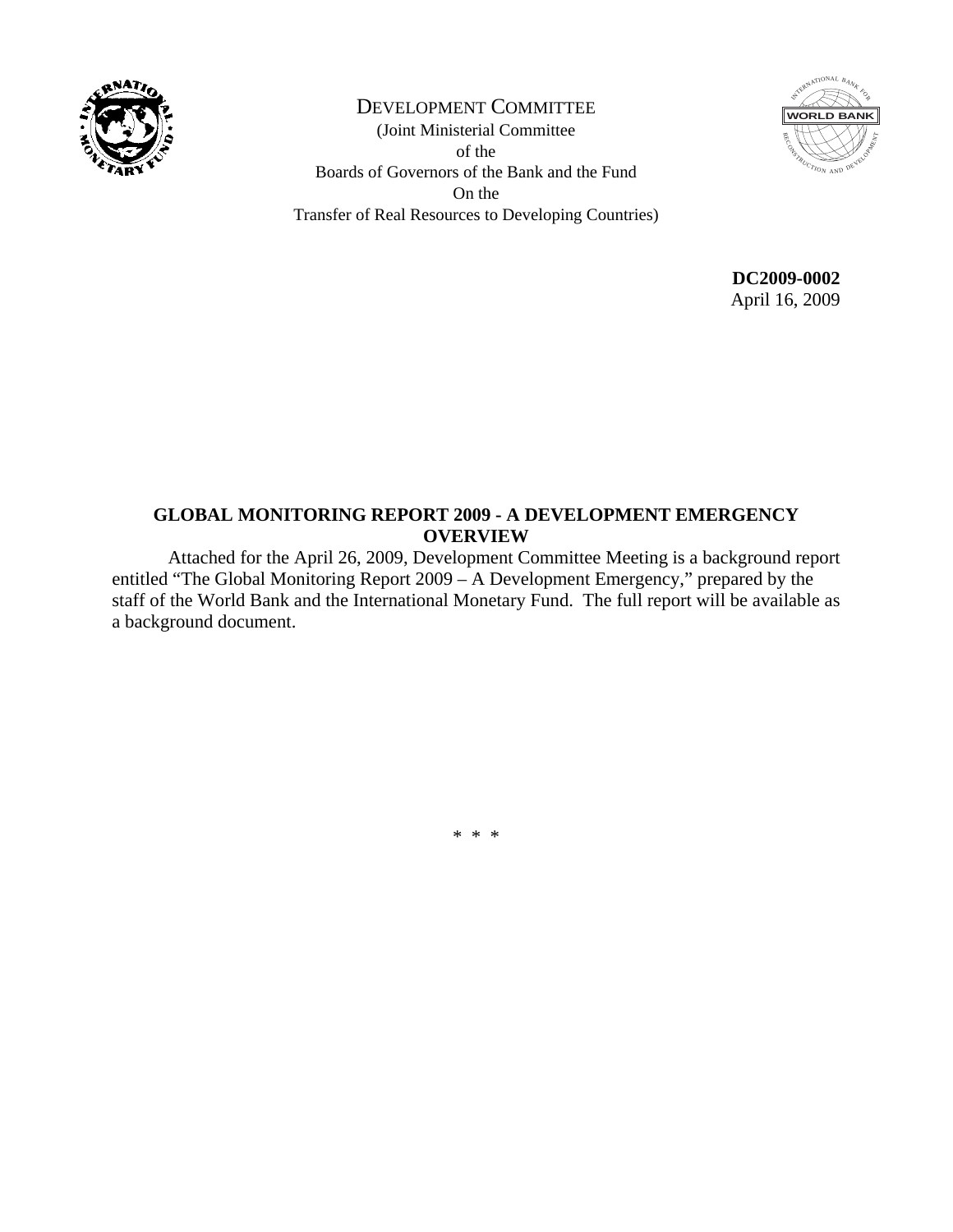# **Overview**

The global financial crisis, the most severe since the Great Depression, is rapidly turning into a human and development crisis. The financial crisis originated in the developed world, but it has spread quickly and inexorably to the developing world, sparing no country. Increasingly it appears that this will not be a shortlived crisis. The poor countries are especially vulnerable, as they lack the resources to respond with ameliorative actions. The crisis poses serious threats to their hard-won gains in boosting economic growth and achieving progress toward the Millennium Development Goals (MDGs). Poor people typically are the hardest hit, and have the least cushion. For millions of them, the crisis puts at risk their very survival.

At high-level meetings held in 2008 to mark the MDG halfway point, world leaders expressed grave concern that the world was falling behind most of the MDGs, with the shortfalls especially serious in human development, and issued an MDG Call to Action to step up development efforts. The UN secretary general noted that "we face nothing less than a development emergency." The U.K. prime minister spoke of a "global poverty emergency." These concerns were expressed before the onset of the fullblown global financial crisis. If there was a development emergency then, there surely is one now. The financial crisis threatens serious further setbacks and greatly increases the urgency for action.

### **A Crisis upon Crisis**

For poor countries, this is a crisis upon crisis. It comes on the heels of the food and fuel crises. The triple jeopardy of the food, fuel, and financial crises is pushing many poor countries into a danger zone, imposing rising human costs and imperiling development prospects.

With the seizing-up of the international financial markets in 2008, emerging market countries were the first among developing countries to feel the impact of the financial crisis, given their heavier reliance on private capital flows. Private capital flows to the developing world are seeing their sharpest slump ever, with net flows likely turning negative in 2009—a more than \$700 billion drop from the peak in 2007. Many lowincome countries are also affected by the private credit crunch; private flows to these countries, including several in Africa, that had increased in recent years are now falling. But these countries are expected to be hit particularly hard in 2009 by a second round of impacts reflecting the global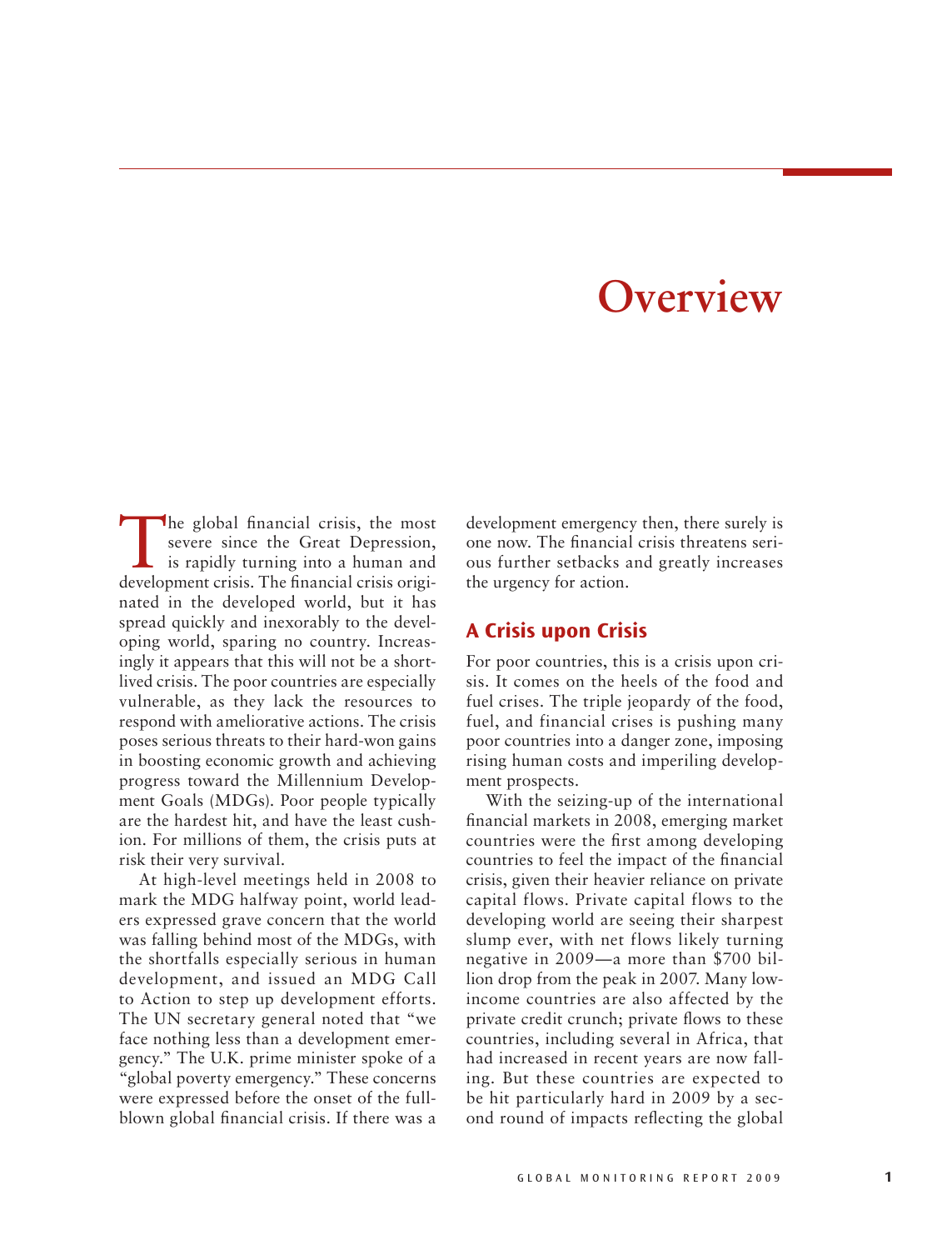recession and declining world trade: world gross domestic product (GDP) is projected to decline in 2009 for the first time since World War II and world trade is projected to register its largest decline in the post-war period.

Low-income countries will be affected through reductions in export volumes, commodity prices, remittances, tourism, foreign direct investment, and possibly even foreign aid. These shocks in turn will hurt public revenues, adding to the sizable negative fiscal impact of the food and fuel crises on many countries and putting further pressure on public expenditure programs. In addition, financial systems in low-income countries, even when relatively shielded from the international financial contagion because of less exposure to international financial markets, may be hit by second-round effects as the economic downturn increases problem loans, limiting the availability of domestic financing to businesses.

The impact of the global financial crisis on developing countries is reflected in sharp reductions in their projected GDP growth to rates that are the lowest since the 1990s. Average projected GDP growth in developing countries in 2009 is now only about a quarter of what was expected before the financial turmoil intensified into a fullblown crisis in the latter half of 2008 and a fifth of that achieved in the period of strong growth up to 2007. For developing countries as a whole, growth is now projected to fall to 1.6 percent in 2009, from an average of 8.1 percent in 2006–07. Growth in Sub-Saharan Africa is projected to slow to 1.7 percent in 2009, from 6.7 percent in 2006–07, breaking the momentum of the region's very promising growth revival of recent years. Even these low projections are subject to further downside risks. Countries in Eastern Europe and Central Asia that entered the global crisis with weaker macroeconomic fundamentals are most severely hit, with average growth in the region in 2009 now projected to be negative. Average growth in Latin America and the Caribbean

also is projected to be negative in 2009. The current growth projections, adjusted for terms-of-trade changes, imply declining real per capita incomes for more than 50 developing countries in 2009.

## **Impact on Poverty Reduction and Other MDGs**

The sharp slowdown in growth can seriously set back progress on poverty reduction and other MDGs. Food price increases between 2005 and 2008 pushed around 200 million more people into extreme poverty, and about half of them will remain trapped in poverty in 2009 even as food prices recede from their peaks. While food prices have fallen since mid-2008, they remain high by historical standards, and the food crisis is by no means over. The slowdown in growth resulting from the financial crisis will add to the poverty impact of high food prices. The International Labour Organization projects that some 30 million more people around the world may be unemployed in 2009, of whom 23 million could be in developing countries. A worse-case scenario envisages as many as 50 million more people becoming unemployed in 2009. Estimates of the poverty impact of the growth slowdown range from 55 million to 90 million more extreme poor in 2009 than expected before the crisis. These numbers will rise if the crisis deepens and growth in developing countries falters further.

In Sub-Saharan Africa and South Asia, which have high poverty rates, the growth slowdown essentially eliminates the precrisis prospect of continued reductions in the poverty count in 2009. Indeed, the poverty count is likely to rise in Sub-Saharan Africa in 2009, with the more fragile and lowgrowth economies especially at risk. While poverty rates on average are much lower in Europe and Central Asia and in Latin America and the Caribbean, these regions could also see an increase in the number of the poor in 2009. Overall, on current growth projections, more than one-half of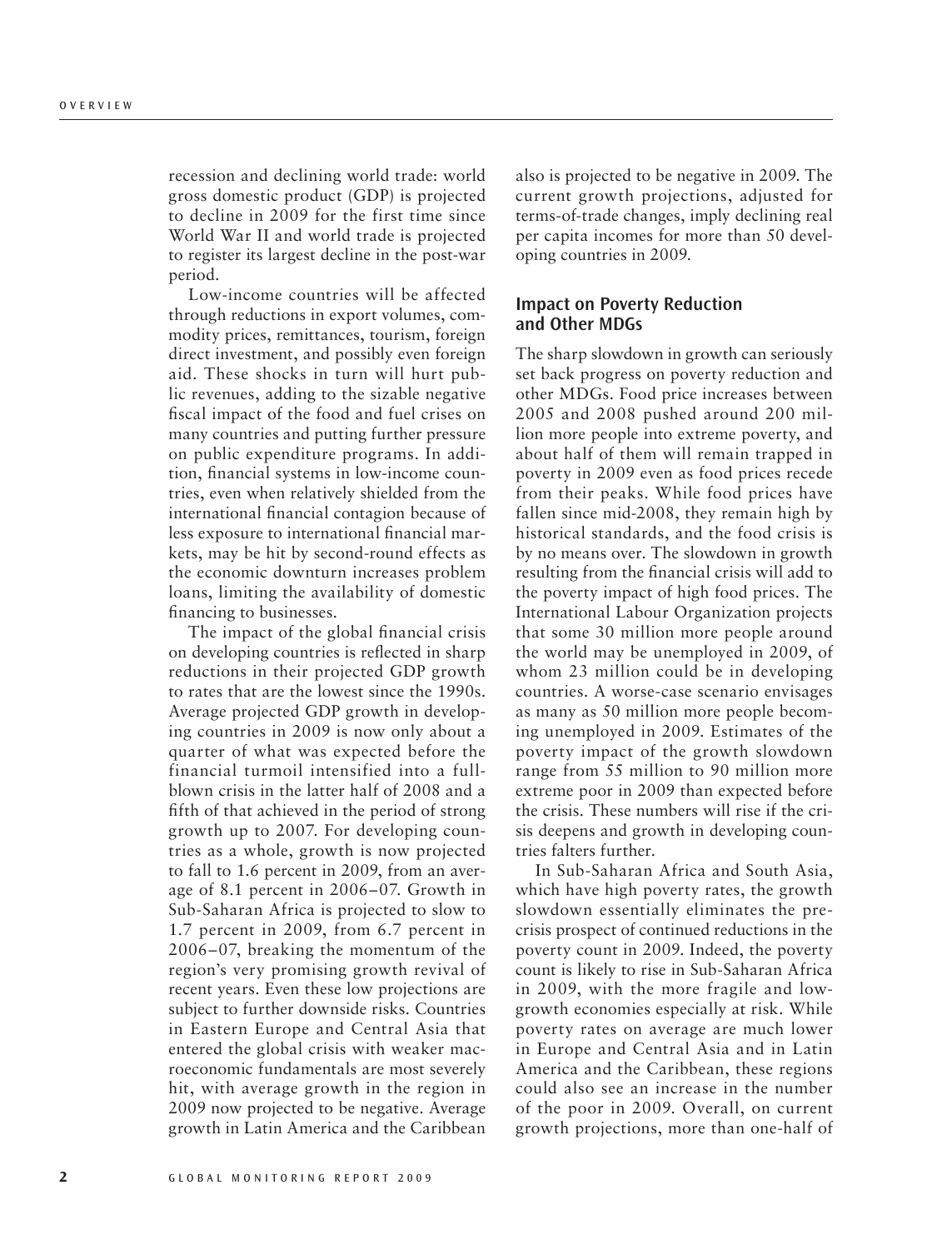all developing countries could experience a rise in the number of extreme poor in 2009; this proportion is likely to be still higher among low-income countries and countries in Sub-Saharan Africa—two-thirds and three-quarters, respectively.

Experience suggests that growth collapses are costly for human development outcomes, which tend to deteriorate more quickly during growth decelerations than they improve during growth accelerations. Countries that suffered economic contractions of 10 percent or more between 1980 and 2004 experienced more than 1 million additional infant deaths. It is estimated that the sharply slower economic growth resulting from the current financial crisis may cause as many as 200,000 to 400,000 more infant deaths per year on average between 2009 and the MDG target year of 2015, which translates into 1.4 million to 2.8 million additional infant deaths during the period. In poor countries, education outcomes, such as school enrollment, also tend to deteriorate during economic crises—especially for girls.<sup>1</sup>

The long-run consequences of the crisis for human development outcomes may be more severe than those observed in the short run. For example, the decline in health status among children who suffer from reduced (or inferior) food consumption can be irreversible, retarding growth as well as cognitive and learning abilities. Estimates suggest that the food crisis has already caused the number of people suffering permanent damage from malnutrition to rise by 44 million. The financial crisis will exacerbate this impact as poor households respond to decreases in income by further cutting the quantity and quality of food consumption.

The overall outlook for the MDGs, already a cause for serious concern, has become still more worrisome. Strong economic growth in developing countries in the past decade had put the MDG for poverty reduction within reach at the global level, but the triple punch of the food, fuel, and financial crises creates new risks. In the medium term, the proportion of people in extreme poverty in the developing world is still expected to decline, but at a slower pace than envisaged before the crisis because of the slowdown in economic growth.

The food crisis, and now the global financial crisis, are reversing past gains in fighting hunger and malnutrition. Before the onset of the food crisis in 2007, there were about 850 million chronically hungry people in the developing world. This number rose to 960 million people in 2008 and is expected to climb past 1 billion in 2009, breaking the declining trend in the proportion of hungry people in the developing world and seriously jeopardizing the goal of halving this proportion by 2015. These trends call for maintaining the momentum of recent efforts to boost agricultural investment and productivity.

The goal of gender parity in primary and secondary education has seen relatively good progress and is expected to be achieved at the global level. However, prospects for gender parity in tertiary education and other targets that empower women such as increased participation of women in wage employment in the non-agricultural sector—are less promising. The gender goals face added risks as evidence from past crises shows that women are in general more vulnerable to impact—heightening the need for attention to the gender aspects in policy responses.

Of greatest concern are the human development goals. Based on current trends, most human development goals are unlikely to be met at the global level. Despite substantial improvements in primary school enrollment and completion rates, the world is likely to miss the goal of universal primary school completion, although it could come close. Prospects are gravest in health. Large shortfalls are likely in reducing child and maternal mortality. There have been some encouraging gains in halting and beginning to reverse the spread of major communicable diseases, such as HIV/AIDS and malaria, but progress must be accelerated if the MDG targets are to be met. Large shortfalls are also likely in improving access to basic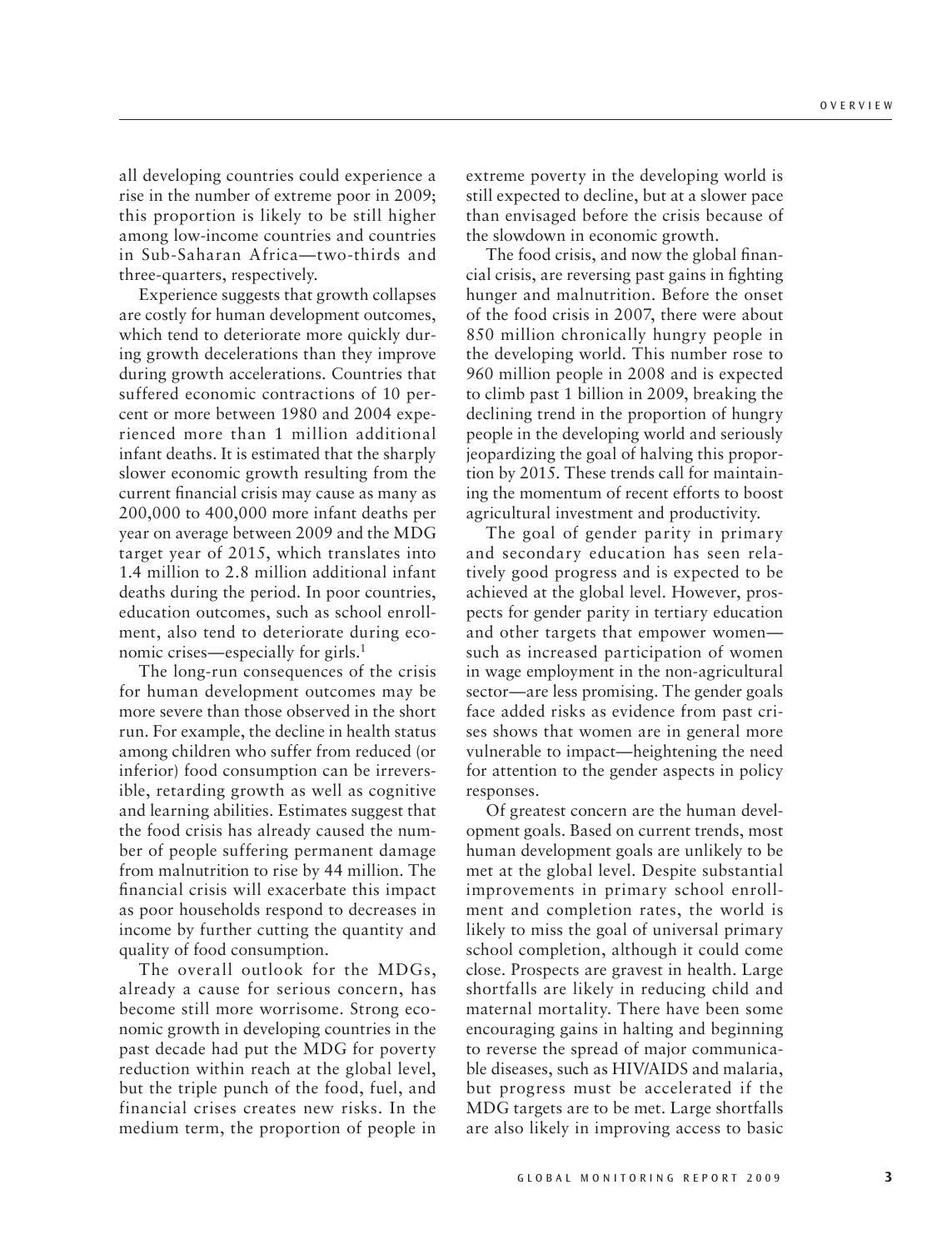sanitation, although there is greater progress on the related goal of improving access to safe drinking water.

At the regional level, Sub-Saharan Africa lags on all MDGs, including the goal for poverty reduction. South Asia lags on most human development MDGs; it will likely meet the poverty reduction goal, although barely. At the country level, a majority of countries will fall short of most MDGs. Middle-income countries have made the most progress toward the MDGs. Many of these countries, however, continue to have large concentrations of poverty and face major challenges in achieving the non-income human development goals. Overall progress toward the MDGs has been weaker in lowincome countries, although performance varies considerably across countries within this group. Progress has been slowest in countries in fragile situations. Wracked by conflict and hampered by weak governance and capacities, fragile states present difficult political and governance contexts for effective delivery of development finance and services.

Even at the MDG halfway point, around 75 million children of primary school age were not in school; 190,000 children under five died every week from preventable disease; 10,000 women died every week from treatable complications of pregnancy; more than 2 million people died from AIDS annually, close to 2 million from tuberculosis, and about 1 million from malaria; around 1 billion people suffered from hunger and twice as many were undernourished; and about half of the developing world lacked access to basic sanitation—grim numbers that would be far lower if the world were on track on the MDGs. The world can, and should, do better. Acceleration of progress requires a shared commitment to pursue this development agenda with greater vigor and urgency.

## **A Development Emergency**

A global crisis must be met with a global response. Much of the attention initially was understandably focused on the impact of the crisis and the policy response in developed countries and in major emerging market countries that are closely integrated with international financial markets. But as the crisis has engulfed other, lower-income countries, it has become truly global. It has become clear that the impact on these countries, and the resulting grave risks to development prospects, must be addressed as part of a global response to the crisis. The challenge for the international community is to overcome the global financial crisis and respond to the deepening human and development crisis in poor countries.

The development emergency that now confronts many poor countries calls for commitment to a set of actions that signal a clear resolve to avert the potentially large human costs of the crisis and assist these countries to lay the ground for a recovery of strong growth and accelerated progress toward the MDGs. The stakes are high, and the need for action urgent.

Leaders of the Group of Twenty (G-20), at their summit held in London on April 2, 2009, made important progress in coordinating a global response to the crisis. The summit's outcome showed a clear concern with the serious development dimension of the crisis. Agreements reached at the summit have laid a good foundation for follow-up. Other major meetings in the period ahead the Spring Meetings of the World Bank and the International Monetary Fund (IMF), the UN International Conference on the Global Financial Crisis and its Impact on Development, and the G-8 summit—can build on the progress made at the G-20 summit by elaborating a fuller agenda and developing momentum in implementation.

The crisis calls for a reaffirmation of the world's commitment to the promise of the MDGs, in the spirit of the international cooperation that gave birth to the MDGs at the turn of the century and to the Monterrey framework for the mutual accountability of both developing and developed countries for the achievement of these goals. It is fitting, therefore, that the G-20 leaders stated in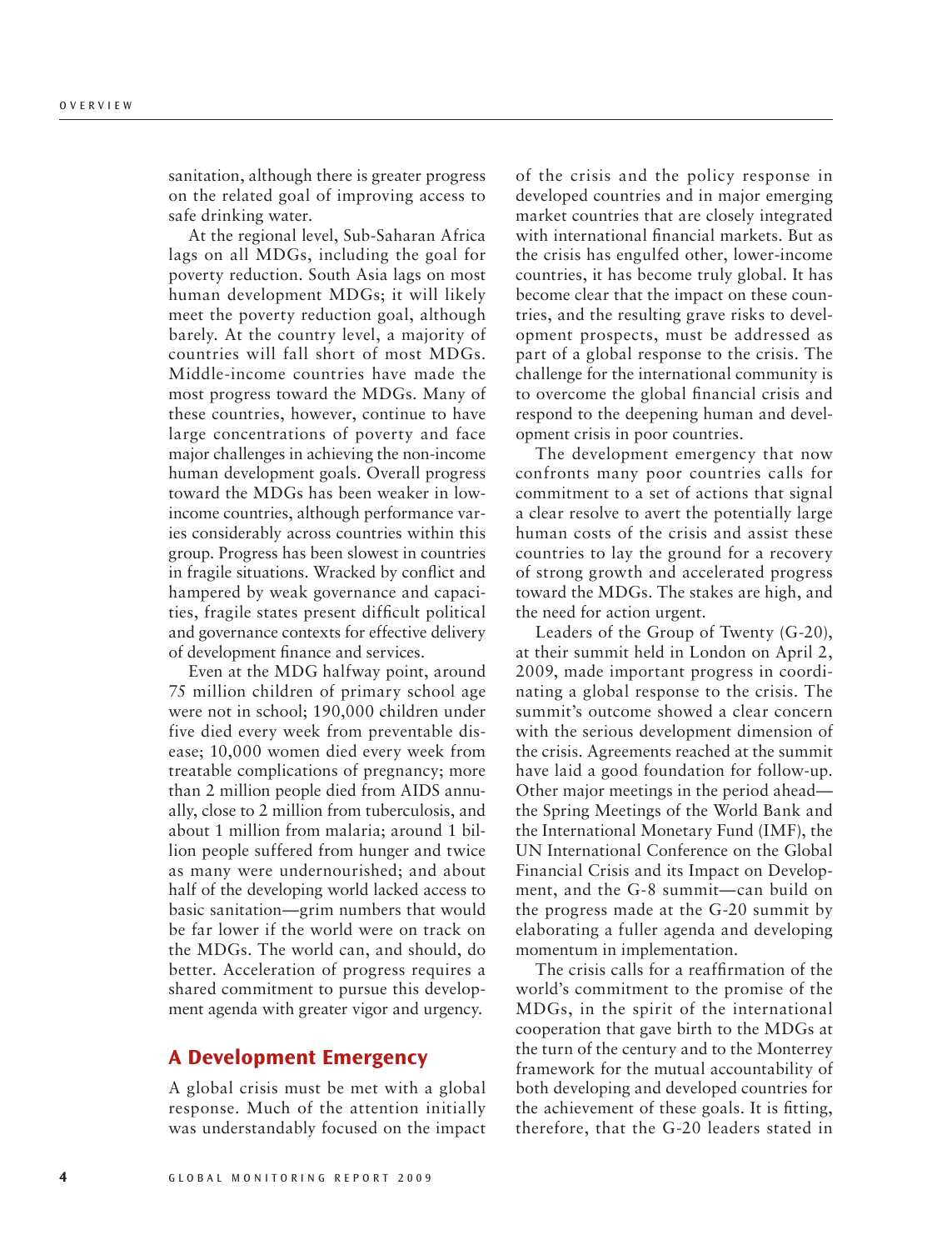their London summit communiqué that "we reaffirm our historic commitment to meeting the Millennium Development Goals." In the current context, international cooperation for development is needed more than ever.

# **Priorities for Action**

Because the global crisis originated in the financial markets of developed countries, the first order of business is to stabilize these markets and counter the recession that the financial turmoil has triggered. This calls for timely, adequate, and coordinated actions by developed countries to restore confidence in the financial system and unfreeze the flow of credit and to counter falling demand. Major actions have been taken by these countries on both counts as they have responded with financial sector rehabilitation measures and fiscal stimulus packages. The challenge ahead is to ensure that the actions are commensurate with the scale and depth of the crisis and are appropriately coordinated internationally. Action is also needed to deal with the flaws in financial sector regulation and supervision revealed by the crisis and to establish a more solid foundation for stability in a world of globalized financial markets.

At the same time, strong and urgent actions are needed to counter the impact of the global crisis on poor countries and help them restore strong growth and recover lost ground in their progress toward the MDGs. The report sets out six priorities for action (box 1).

#### **Ensuring an Adequate Fiscal Response**

A global slowdown in growth calls for a global fiscal stimulus. Those developing countries with strong fiscal and external positions should make use of the room for fiscal stimulus that they possess. However, most developing countries faced with sharply declining growth and consequent major social disruptions lack the resources to mount any fiscal response, and will in fact experience a further erosion of their fiscal space as public revenues fall and external financing dries up. Let alone implement a fiscal stimulus, many may be forced to cut valuable infrastructure spending and social programs. Additional financing, on appropriate terms, would help them support growth and protect the poor and vulnerable from the impact of the crisis. Enabling an adequate fiscal response in developing countries would be a win-win for all. If financing were available, many of these countries have the opportunities for high-return investments that break bottlenecks to growth, quality of economic management, and institutional capacity to increase spending that would both benefit their future growth and contribute to global demand and hence

#### **Box 1 Responding to a development emergency: priorities for action**

- **T** Ensure an adequate fiscal response to support economic growth and protect poor and vulnerable groups from the impact of the crisis—consistent with maintenance of macroeconomic stability
- **T** Shore up the private sector and improve the climate for recovery and growth in private investment, including paying special attention to strengthening financial systems
- 7 Redouble efforts toward the human development goals, including leveraging the private sector role
- $\blacksquare$  Scale up aid to poor and vulnerable countries hit hard by the crisis
- 7 Maintain an open trade and finance system—including quick action on the Doha Round
- **T** Ensure that the multilateral system has the mandate, resources, and instruments to support an effective global response to the global crisis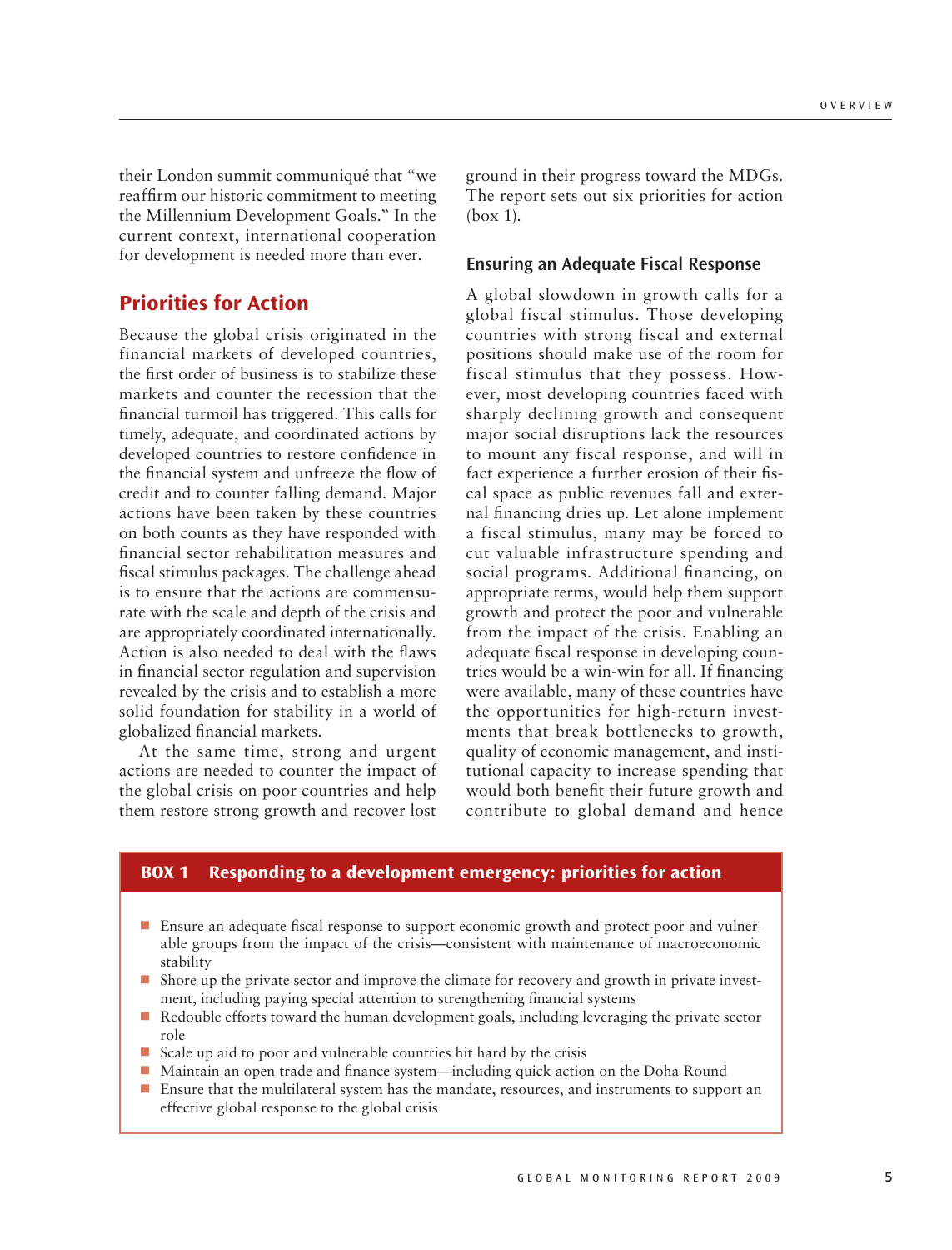recovery in developed countries. Easing the fiscal constraint on developing countries should thus be part of the equation as the world fashions a coordinated fiscal response to the global crisis.

As many as 90 percent of developing countries are assessed to be highly or moderately exposed to the impact of the crisis, as they face slowing growth, high levels of poverty, or both. Three-quarters of the exposed countries lack the fiscal capacity to finance programs to curb the effects of the downturn. Those among them with good macroeconomic management and institutional capacities should be assisted with financing to enhance their fiscal space to respond to the crisis. Thanks to their efforts over the past decade to improve macroeconomic policies and governance, at least one-half of developing countries today have the macroeconomic conditions (taking into account fiscal and external sustainability considerations) and institutional capacities to underpin some fiscal expansion were financing on appropriate terms available. At the individual country level, fiscal response will of course need to be tailored to specific country circumstances.

Countries must also use available scope for domestic resource mobilization. The crisis calls for an even sharper focusing of expenditures on core priorities—infrastructure for growth, key investments in human capital, and social safety nets. Investment projects for new spending must be carefully chosen to address key bottlenecks to growth and maximize development impact. Spending on social safety nets must be targeted to reach the intended beneficiaries—through programs such as conditional cash transfers to poor households, workfare schemes, and maternal-child or school feeding programs.

#### **Supporting the Private Sector**

Economic growth is central to poverty reduction and to the achievement of the MDGs more broadly. A vibrant private sector is key to economic growth and job creation. Fiscal stimulus will catalyze sustainable economic growth only if there is a vigorous private sector response. The private sector, in turn, will rebound only if supported by an appropriate enabling environment. Access to finance and infrastructure and the quality of business regulation are three key determinants of the private sector enabling environment.

In the current credit crunch, particular urgency attaches to shoring up the private sector's access to finance for investment and trade, both of which have contracted sharply. Governments, working with development partners, need to move quickly on this front, with a special focus on access to finance for small and medium enterprises that are critical for job creation and that are finding themselves particularly squeezed by the credit contraction. At the same time, the crisis has underscored the importance of broader reforms to improve financial system stability and soundness, including strengthening financial regulation and supervision. Some countries will likely face the need to recapitalize distressed financial institutions and must prepare for that in advance.

The most urgent issues with respect to infrastructure development in the current context also pertain to financing, as both governments and private investors face increased financial constraints. Multilateral financial institutions will need to play a stronger supporting role, including most immediately in shoring up viable ongoing public-private partnership projects facing financial distress. However, more financing is only part of what is needed to meet the longer-term infrastructure challenge in developing countries. For example, it is estimated that Sub-Saharan Africa could reduce its infrastructure financing gap of about \$40 billion annually by as much as 45 percent through improved management of investments, reduction of operating inefficiencies, and better cost recovery. Also, even with the tighter financing conditions, countries implementing reforms of the regulatory and institutional framework for publicprivate partnerships in infrastructure can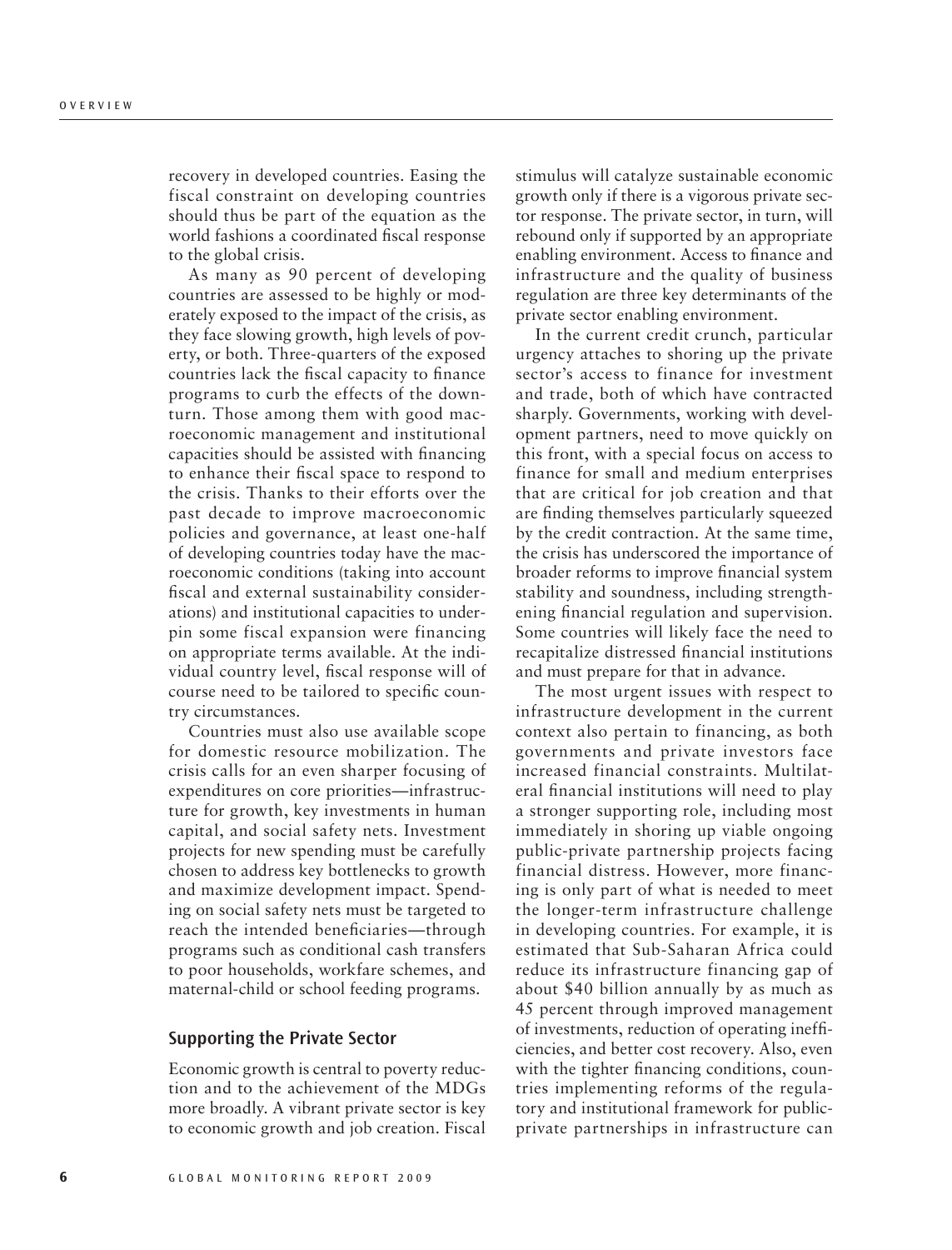expect to attract more private investment and enhance its development effectiveness. Investments in energy-efficient infrastructure offer the dual benefits of contributing to economic recovery and growth and mitigating climate change. Going forward, carbon markets can play an increasingly important role in mobilizing private financing in support of investments that promote environmental sustainability.

Measured by the World Bank Group's Doing Business and Enterprise Surveys, developing countries have implemented significant reforms to improve their regulatory environments for private sector activity. However, progress has been uneven, and much scope for regulatory improvements remains. The crisis has reinforced findings from research that the aim should be better, not necessarily fewer, regulations. Simplification of regulations—to make them more efficient and streamlined—must ensure adequate protection of public interests. The crisis has underscored the role of appropriate regulatory oversight.

Research also finds complementarity between regulatory reforms and broader improvements in governance. Regulatory reforms have greater impact in better institutional environments. Weak institutional capacities for enforcement undermine the effectiveness and credibility of the regulatory framework. In many countries, firms report corruption as a major constraint to business. Strong institutions and good governance, therefore, are an important underpinning of a conducive environment for private activity—and of development effectiveness more broadly.

#### **Redoubling Efforts toward Human Development Goals**

Progress toward the human development goals must be accelerated. The crisis gives added urgency to reinforcing key programs in health and education, such as control of major diseases including HIV/AIDS and malaria, health systems strengthening, and the Fast Track Initiative in education. It also creates pressing short-term challenges, as it calls for a special focus on social protection programs and services that shield poor and vulnerable households from the likely severe human impacts, such as a rise in child mortality. This implies a high priority for primary health care and nutrition programs in rural areas and in poor urban neighborhoods, including paying special attention to gender needs. A strengthening of the social safety nets will bring immediate relief but, in concert with improvement of key services in health and education, it will also help safeguard health and education outcomes in the medium term. Financing these needs will require increased donor support, but countries will also need to create fiscal space by pruning lower-priority spending and seeking efficiency gains in existing programs.

The crisis also calls for better leveraging the role of the private sector in human development. Governments are key actors in the financing and delivery of human development services, but the private sector (for-profit and non-profit) is playing an increasingly significant role. For example, one-half of health spending in many developing countries comes from private sources. Recent surveys in Sub-Saharan Africa and South Asia find that more than half of the MDG-related maternal, reproductive, and child health services used are privately provided. In South Asia, the share of private enrollment in primary and secondary education averages about 30 percent. The scale of the MDG challenge calls for mobilization of resources from all sources, and there is significant potential for greater private sector contributions—not only of more resources but also innovation, flexibility, and improvements in quality that private participation can bring. There are successful examples of different combinations of government and private partnerships in service delivery and financing, and countries can consider options that best suit their circumstances. To work effectively with the private sector, governments need to develop requisite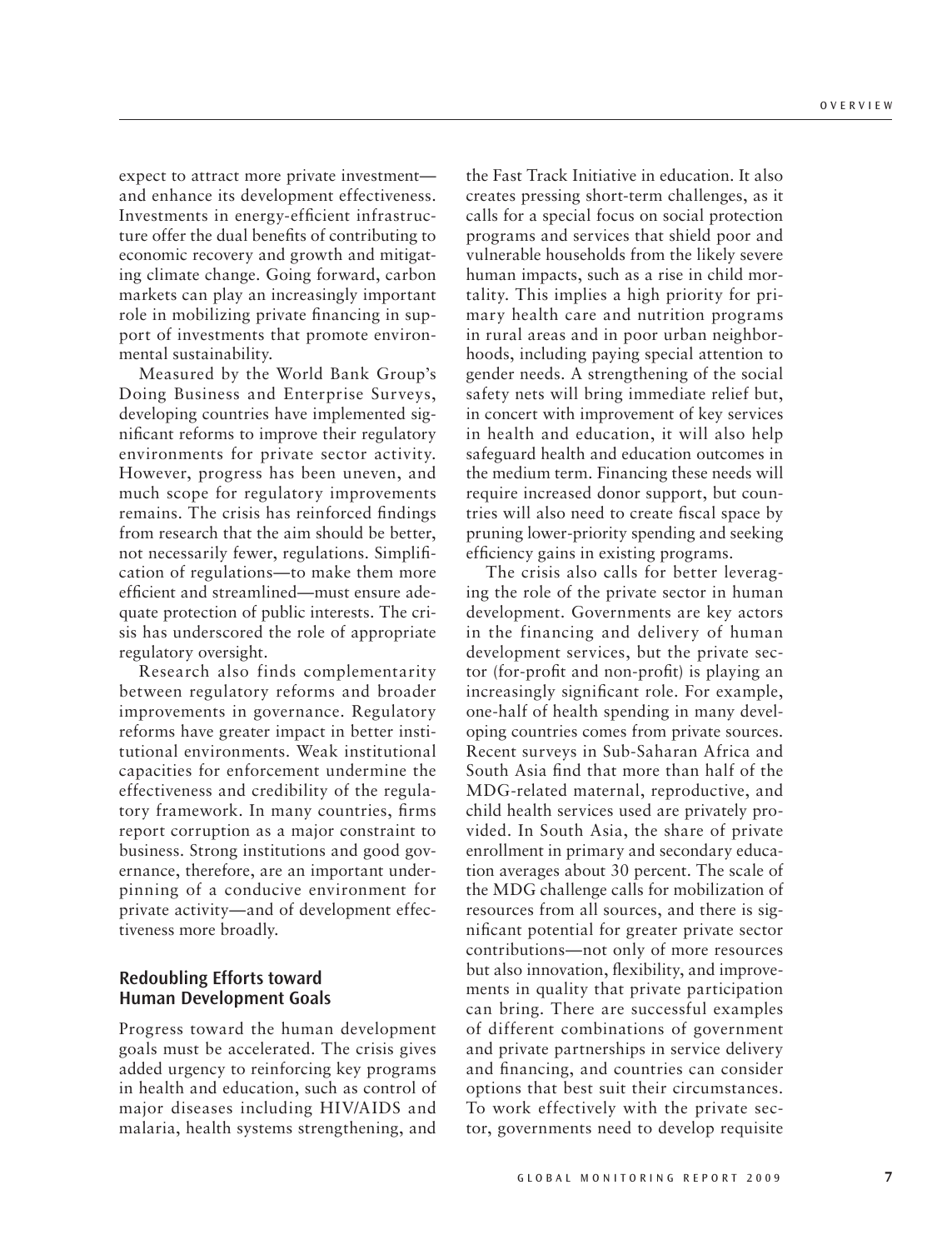capacities for regulation and oversight, use incentives judiciously, and improve governance and accountability arrangements.

The expanded potential of private international financing (from non-governmental organizations, foundations, and business corporations) for human development in poor countries and related innovations in financing modalities and delivery vehicles also needs to be effectively tapped. Important examples of private giving include sizable contributions, from the Bill and Melinda Gates Foundation, for example, into the Global Alliance for Vaccines and Immunization and the Global Fund to Fight AIDS, Tuberculosis, and Malaria. The Advanced Market Commitment mechanism represents an innovative way to leverage corporate finance in development of treatments for diseases in poor countries.

#### **Scaling Up Aid to Poor Countries**

The urgency for donors to deliver on their aid commitments cannot be overemphasized in the current context. Official development assistance (ODA) from members of the Development Assistance Committee (DAC) of the Organisation for Economic Co-operation and Development (OECD) rose by about 10 percent in real terms in 2008. This is a welcome development, following declines in ODA in both 2006 and 2007. In real terms, ODA from DAC donors in 2008 was about \$29 billion short of the Gleneagles target of \$130 billion per annum by 2010. ODA to Sub-Saharan Africa was about \$20 billion short of the 2010 target of \$50 billion per annum. Donors should scale up rapidly to deliver on these commitments. Although the crisis has put donors' fiscal positions under increased pressure, the additional sums needed to meet the Gleneagles commitments amount to a fraction of the support they have provided to rescue individual financial institutions in their countries and a miniscule proportion of the fiscal stimulus packages they have announced.

Indeed, the crisis calls for going beyond the commitments made at Gleneagles as

the needs of poor countries have increased sharply. One option for additional support is the proposal by President Zoellick of the World Bank that developed countries invest 0.7 percent of their stimulus packages, or about \$15 billion based on the packages announced to date, in a Vulnerability Fund to help developing countries. The fund would support three crisis-response priorities in developing countries that lack the resources to act on their own—strengthening social safety nets, funding investments in essential infrastructure, and supporting financing for small and medium enterprises and microfinance institutions. The resources would be channeled through multilateral and bilateral agencies, in programs backed by safeguards to ensure that they are well spent.

As donors pick up the pace in delivering aid, progress on the Accra Agenda for Action to improve aid effectiveness—better aid alignment and harmonization, improved aid predictability and timeliness, and a stronger focus on results—should also be expedited. Improving the effectiveness of the use of resources is even more important in times of crisis and related budget constraints. Moreover, as the aid landscape changes with a growing role of non-DAC official donors and private sources of aid and an increasing array of aid modalities, aid coordination frameworks will need to encompass a broader range of development partners.

Private aid has emerged as an increasingly important player in development finance. The OECD estimated private international giving at \$18.6 billion in 2007, but this is widely considered to be an underestimate. Alternative estimates place private international giving from the United States alone at \$34.8 billion in 2006. The sources of private giving are various—foundations, corporations, and civil society organizations of different types. The rising role of private assistance has spawned innovative publicprivate partnerships in development activities, especially in health, education, and climate change. There is some concern that the financial crisis may interrupt the rising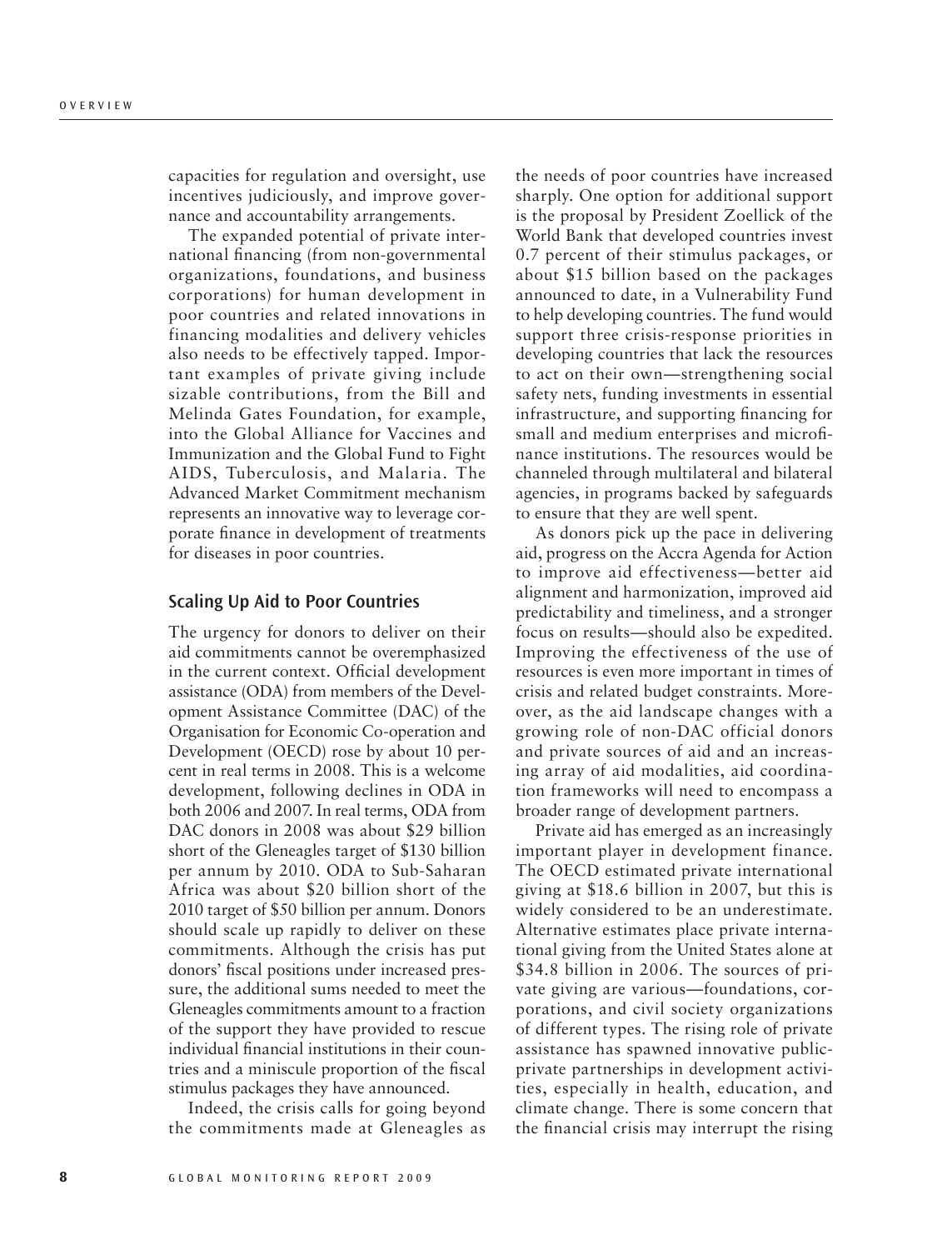trend in private aid. Nonetheless, private aid today represents a source that, if effectively deployed, can be an important complement to public aid and a partner in development.

## **Maintaining an Open Trade and Finance System**

It is vitally important to maintain trade openness and resist the recent rise in protectionist pressures. The food, fuel, and financial crises have put great strain on the world trading system. In early 2008, sharp increases in food prices triggered some harmful trade policy responses, including the imposition of trade taxes, quotas, and even outright export bans.2 Protectionism risks have intensified with the financial crisis as economic activity collapses and unemployment rises. A number of countries have raised border barriers or subsidized export or import-competing industries such as automotive and steel, and there has been a rise in inward-looking "buy national" policies. Such responses retard needed market corrections, distort trade, and risk retaliation. The world can ill-afford competitive beggar-thy-neighbor policies that would only deepen the slump in global trade and undercut prospects for economic recovery for all.

At the London summit, G-20 leaders reaffirmed their commitment to refrain from raising new barriers to investment or trade in goods and services, imposing new export restrictions, or implementing World Trade Organization (WTO)-inconsistent measures to stimulate exports, and agreed to rectify promptly any such measures. This commitment must be followed through with firm resolve—in contrast to a similar commitment made by the G-20 leaders at their summit in Washington, DC, in November 2008 that was not adhered to by a majority of G-20 members.

The crisis increases the urgency of bolstering multilateral cooperation in trade. A quick and successful conclusion to the Doha Round of trade negotiations would help to ease protectionist pressures, keep markets open, and strengthen the rules-based multilateral trading system. It would also provide a much-needed boost in confidence to the global economy at a time of high stress and uncertainty.

Trade has been a powerful force for growth and poverty reduction, and in turn for progress toward the MDGs, in developing countries. Maintaining and improving developing countries' access to international markets is therefore a key element of the development agenda. A complementary priority is the strengthening of support for trade facilitation to address behind-theborder constraints to trade—improvement of trade-related infrastructure, finance, regulations, and logistics such as customs services and standards compliance. To take advantage of trade opportunities, developing countries need to enhance their competitiveness by reducing the high trade costs associated with the behind-the-border barriers. The ease of moving goods internationally has become an increasingly important determinant of competitiveness in the globalized marketplace. Research shows that in many low-income countries trade facilitation can be at least as important as further reduction in trade tariffs in boosting trade.

In support of trade facilitation, aid for trade should be scaled up substantially. While rising overall, aid for trade from bilateral sources declined in 2007. More of such aid needs to be directed to low-income and the least developed countries, which currently receive only about one-half and onequarter of the total, respectively.

It is also important to preserve the openness of the international financial system. There are widespread concerns that government interventions in financial systems in advanced countries may be accompanied by pressures on financial institutions to curtail cross-border lending. A shift toward such financial mercantilism must be resisted. It would particularly hurt financial flows to developing countries, which are already under increasing stress as a result of the financial contagion and the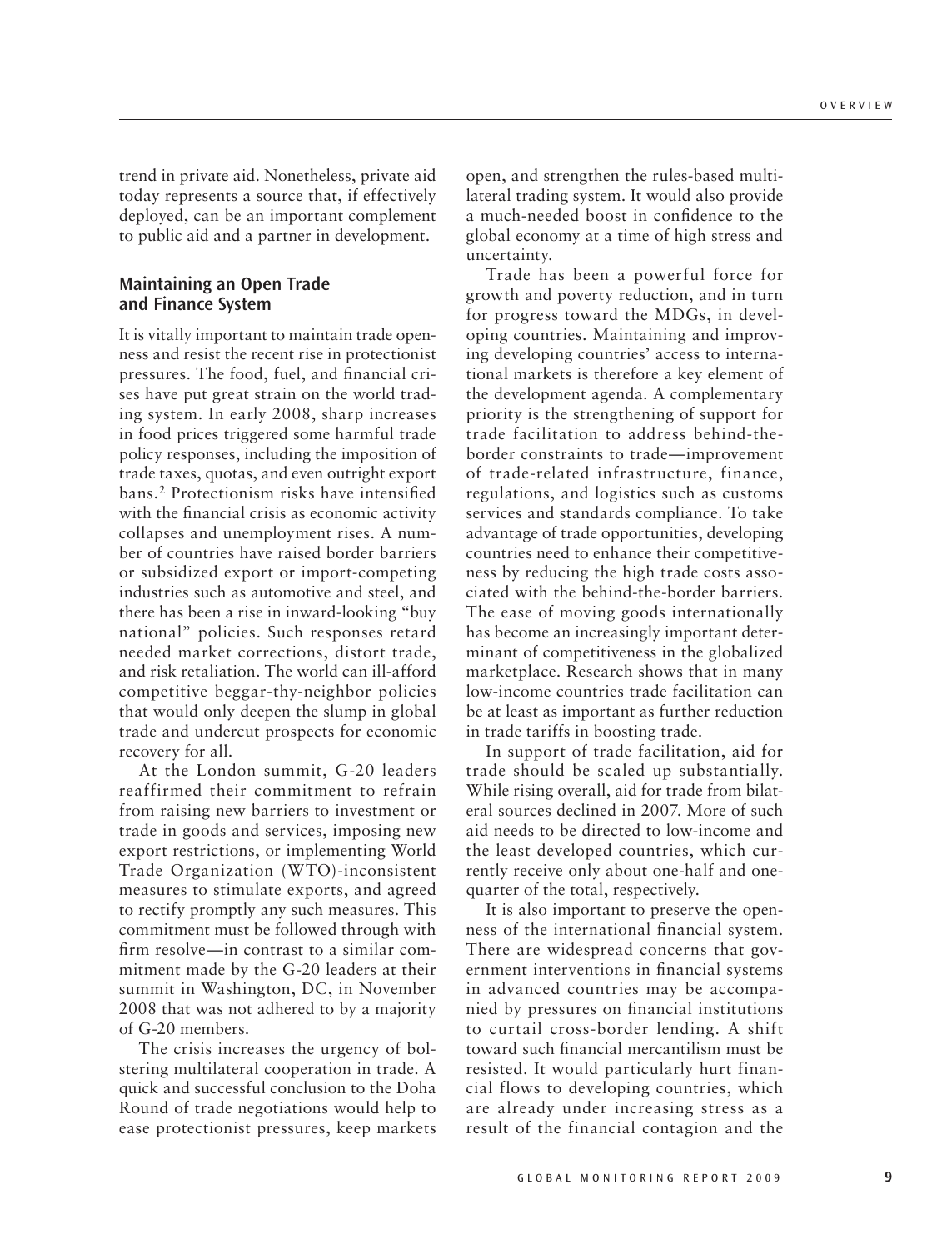potential crowding-out implications of the sharply increased borrowing requirements of advanced country governments.

The international community has recognized the importance of addressing the crunch in trade finance in a coordinated fashion. The G-20 leaders agreed at their London summit to ensure the availability of at least \$250 billion of trade finance over the next two years through their export credit and investment agencies and through the multilateral development banks (MDBs) including up to \$50 billion of trade liquidity support over the next three years through the new Global Trade Liquidity Pool introduced by the International Finance Corporation (IFC).

#### **Empowering Multilateral Institutions**

The international financial institutions (IFIs) have a crucial role to play in supporting an effective response to the global crisis and the development emergency that now confronts many poor countries. They are essential to forging a coordinated global response to a global crisis. Two key priorities are meeting the sharply increased needs of developing countries for balance of payments financing and budget support for critical public spending such as social safety net programs and key infrastructure investments, and shoring up the private sector in these countries through support for trade financing, recapitalization of banks, and financing for small and medium enterprises. The IFIs are responding with increased financing and facilities and processes designed to accelerate the speed of response, including facilities with a special focus on support to the poor and vulnerable, such as the World Bank's Vulnerability Financing Facility. But they will need more resources to meet the needs.

The IFIs are facing an unprecedented rise in demand for financing. With the slump in private capital flows, estimates of developing countries' financing gap in 2009 reach as high as \$1 trillion. The IFIs will need to play a role in filling some of this gap, including using their leverage ability to help revive private capital flows. In this context, the G-20 leaders at their London summit took timely action in agreeing to support a sizable increase in resources available to the IMF and the MDBs.

The G-20 leaders agreed to support a tripling of resources available to the IMF to \$750 billion. They also supported a general allocation of the Special Drawing Rights (SDRs) equivalent to \$250 billion to increase global liquidity, \$100 billion of which will go directly to emerging market and developing countries (\$19 billion to low-income countries). The IMF has moved quickly to strengthen its lending framework, including establishing a new Flexible Credit Line to provide large and upfront financing to emerging market economies with strong fundamentals and policies, enhancing the flexibility of the regular stand-by arrangements, doubling access limits for emerging markets and low-income countries, and reforming conditionality to make it more focused and tailored to country circumstances. The IMF plans to step up its lending to low-income countries to around \$3 billion a year over the next two years—triple last year's level.

The G-20 leaders also supported an increase in MDB lending of \$100 billion to a total of around \$300 billion over the next three years and agreed to ensure that all MDBs have the appropriate capital. They supported a 200 percent general capital increase at the Asian Development Bank (ADB) and reviews of the need for capital increases at several other MDBs. They also agreed to support, through voluntary bilateral contributions, the World Bank's Vulnerability Framework, including the Infrastructure Crisis Facility and the Rapid Social Response Fund. The concessional windows of the African Development Bank, the ADB, and the World Bank have received significant increases in resources through recent replenishments. Also, debt relief provided through the Heavily Indebted Poor Countries (HIPC) Initiative and the Multilateral Debt Relief Initiative (MDRI) has increased